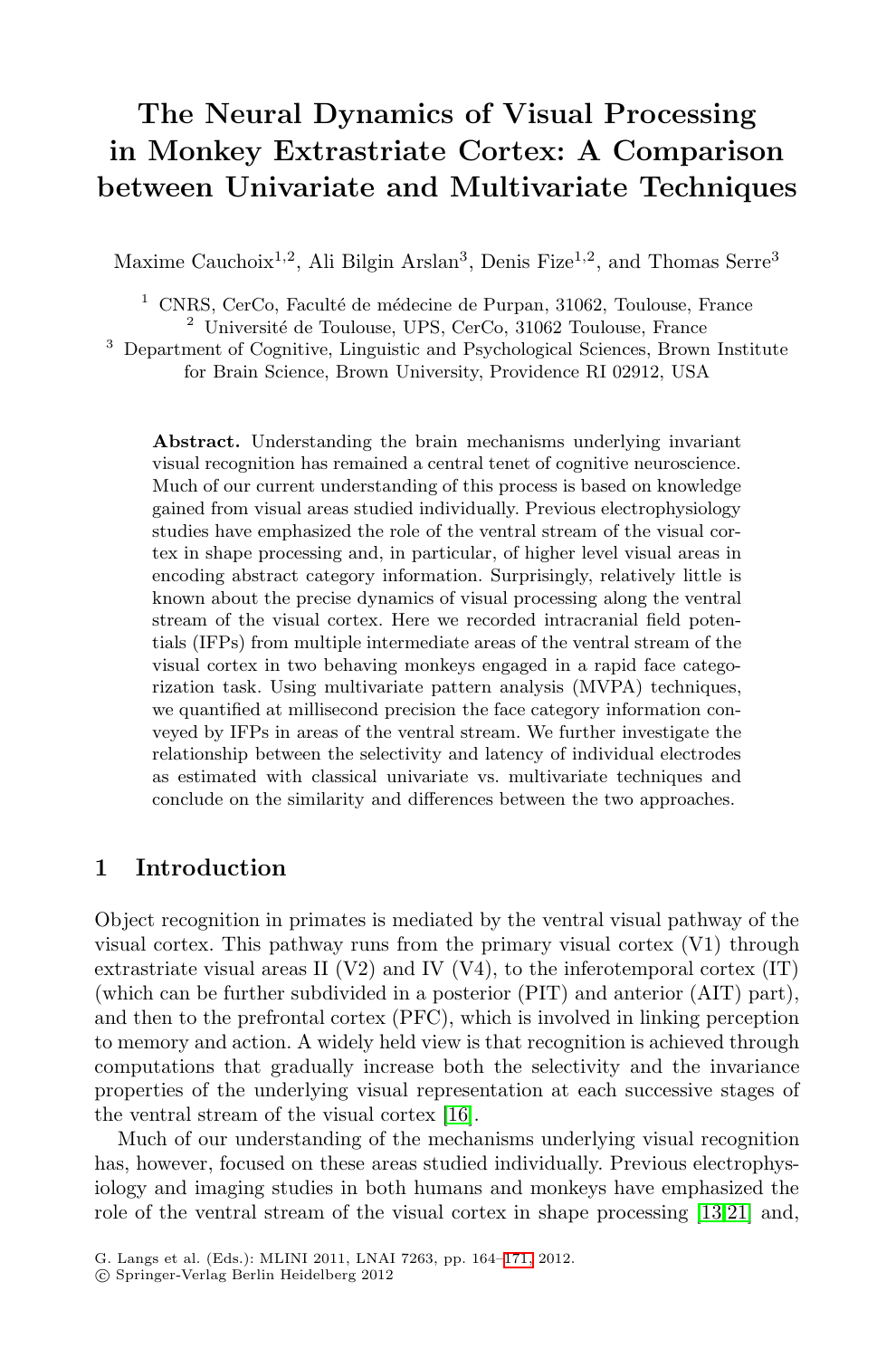in particular, of higher areas such as the IT cortex  $[12,18,17]$  and the PFC  $[4,5]$ for the coding of abstract category information. Specifically, these studies have shown that category information can be decoded in these areas within times that are fast enough to be consistent with behavioral responses [8,10,11]. Relatively little is known about the contribution of lower and intermediate visual areas to the categorization process and the underlying dynamics in these areas.

Here we use a rapid visual presentation paradigm [19] to investigate the neural basis of face processing in the ventral stream of the monkey visual cortex. We recorded intracranial field potentials (IFPs) from intermediate areas of the ventral stream of the visual cortex (areas V2, V4 and PIT) from two monkeys while they were actively engaged in a rapid face categorization task. Using multivariate pattern analysis (MVPA) techniques, we quantified at millisecond precision the face category information conveyed by IFPs.

# **2 Methods**

Two male rhesus macaques (M1 and M2, 14 year old) were chronically implanted with subdural macro-electrodes and performed a face vs. non-face categorization task using a go/no-go paradigm  $(12 / 16$  electrodes in total for M1/M2). Stimuli were presented very briefly at the center of the screen for 32 ms. A total of 80 images were organized in 4 visual subcategories (10 images each) for both targets (macaque, chimpanzee, human and other faces) and distractors (fruits, flowers, mugs, and car tires). The images were equalized in luminance and RMS contrast to prevent low level biases in the recordings. All training and experimentation procedures conformed to the French and European standards for the use of experimental animals; protocols were approved by the regional ethical committee.

Using EEGLab, data was down-sampled to 250 Hz and epoched (-50 ms – 200 ms around the each stimuli onset). Three epoch rejection criteria were also employed: voltage, i.e., the power for one electrode or across all electrodes exceeded 3 standard deviations from the mean value computed over the entire recording session. The latter criterion targeted motor artifacts. We also excluded any trials that contained a non-varying signal (i.e., zero variance) over a 10-ms time windows (i.e., due to amplifier saturation). The data was z-scored and weights across electrodes are thus interpretable.

Linear SVMs were trained for the classification of targets (faces) vs. distractors (objects) (*C* parameter optimized using a cross-validation procedure) for each monkey separately. Here we considered SVM classifiers trained directly on the average potential over each electrode computed over 10 ms-long sliding time windows. The training and testing splits included multiple repetitions of the stimuli collected over several days.

An initial analysis using training and test sets obtained from different recording days suggested that the neural signal was largely stable over the course of days (Figure 1). Based on these results, we pooled all recordings sessions together. Random splits were generated so that the identity of the stimuli did not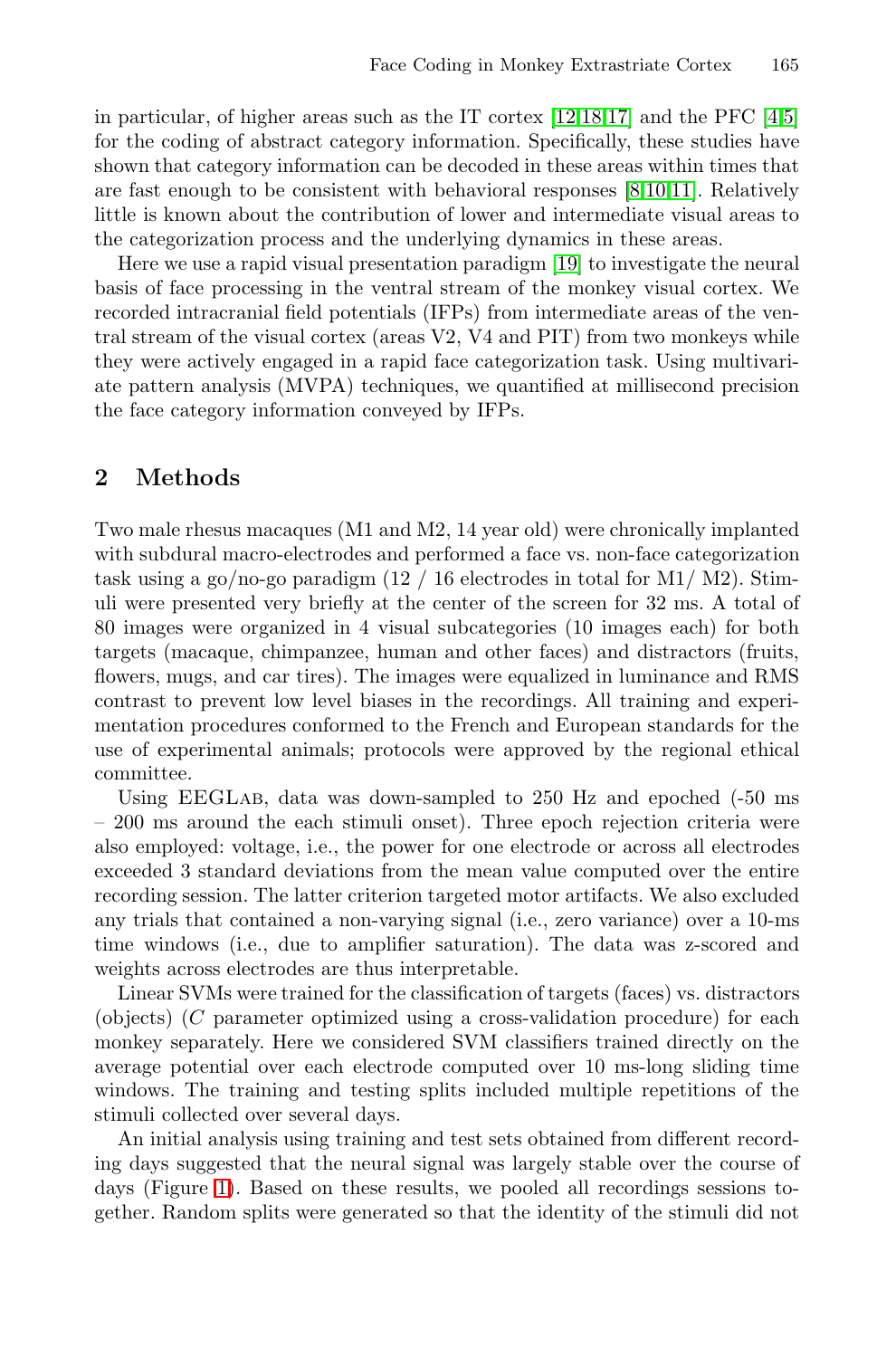166 M. Cauchoix et al.



**Fig. 1.** Stability of the recorded signal for both monkeys: Decoding accuracy is reported for every possible training-testing set combination for different days

overlap between training and test (all repetitions of a given stimulus were thus used for either training or testing). This limits the possibility that the classifier simply ["](#page-3-0)mem[ori](#page-5-0)zes" patterns of neural activity associated with individual stimuli and instead pick on high-level category information.

Our analysis focuses on the initial 200 ms after stimulus onset to rule out any possible contamination from motor activity. We report the mean classification accuracy estimated over 50 cross-validations where the data was randomly split into two mutually exclusive halves for training and test (95% confidence intervals were computed based on the activity during the baseline period [-50ms 20ms]. These are indicated as vertical dashed lines around the chance level of decoding accuracy in Figures 2C and 4B). Two conditions are assumed to exhibit a statistically significant difference if the corresponding classifiers performance fall outside of these confidence intervals. This basic procedure was employed for all of decoding results, although the variables (i.e., electrodes included in the decoding) and the c[ho](#page-3-0)ice of decoding time points were manipulated for different types of analyses. Unless otherwise noted, classifiers are trained and tested on the same time points in the epoched [a](#page-3-0)nd smoothed voltage data.

### **3 Results**

*The spatio-temporal nature of visual processing:* The results of the neural decoding analysis are reported in Figure 2. Shown are the estimated latencies such that the decoding performance deviates significantly from baseline (60 ms for M1 and 88 ms for M2; see Methods). Overlaid on Figure 2A are the event related potentials (ERPs) for single electrodes. These ERPs, highlight both functional similarities within and differences between the three groups of electrodes (V2, V4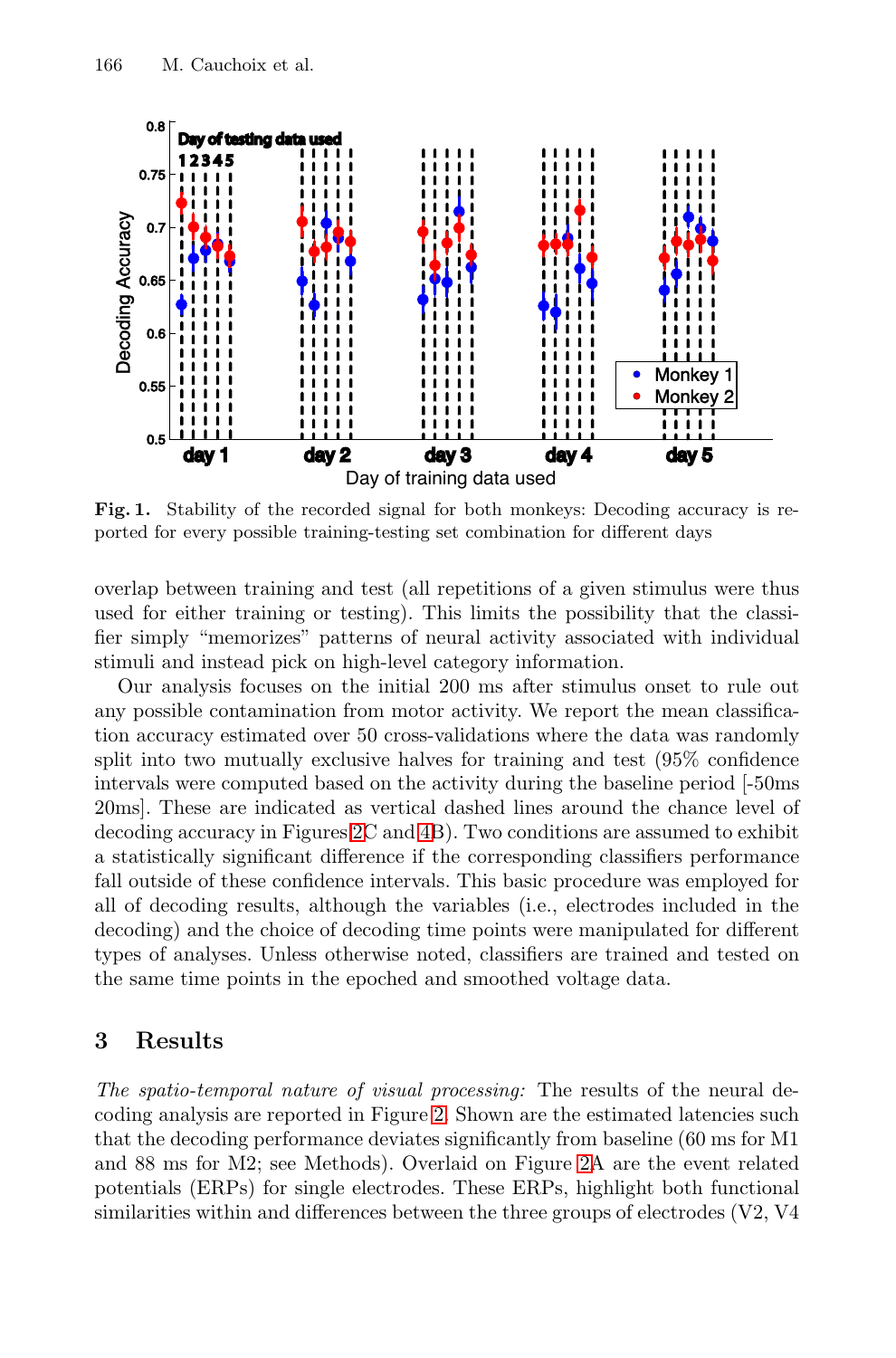and PIT) thus confirming our initial anatomical localization. Figure 2B shows the corresponding weights of the linear SVM classifier averaged over each random split for every time point and expressed as a percentage of the maximum weight. These weights highlight the contribution of each electrode at specific time points and suggest that, at each time point, different areas and electrodes seem to encode the relevant category information. For M1, the contribution of electrodes over time seems to follow the known visual hierarchy (V2  $\rightarrow$  V4  $\rightarrow$ PIT).

Could the rapid decoding of category information from distributed patterns of neural data be predicted from univariate data analysis? Figure 2C shows a comparison between this multivariate analysis and similar analysis conducted on single electrodes (using the same classification procedure). The performance of a classifier trained on multiple electrodes distributed over areas V2, V4 and PIT exceeds the performance of the best electrode for every time point. This suggests that most of the time (for both monkeys, but more clearly for M2), electrodes in isolation do not provide nearly as much information as their combination. Overall this analysis reveals a very rapid signature for high-level category within 100 ms (in agreement with human electrophysiology recordings  $[11,20]$ ), which is supported by a distributed representation over areas and electrodes and that evolves over time as the signal progresses through the visual hierarchy.

Univariate vs. multivariate pattern analysis: Figure 3A provides a comparison between classical univariate significance tests for each electrode, the time points with the corresponding weights acquired from the MVPA analysis, and the corresponding univariate decoding performance for this electrode using the same SVM classifier  $(p < 0.01$  for all tests; correction for multiple comparisons is approximated by seeking consistent significance for at least ten consecutive time

<span id="page-3-0"></span>

Fig. 2. A) Overall classification accuracy as a function of time; B) corresponding classification weights for each electrode and time point and C) decoding accuracy for single vs. multiple electrodes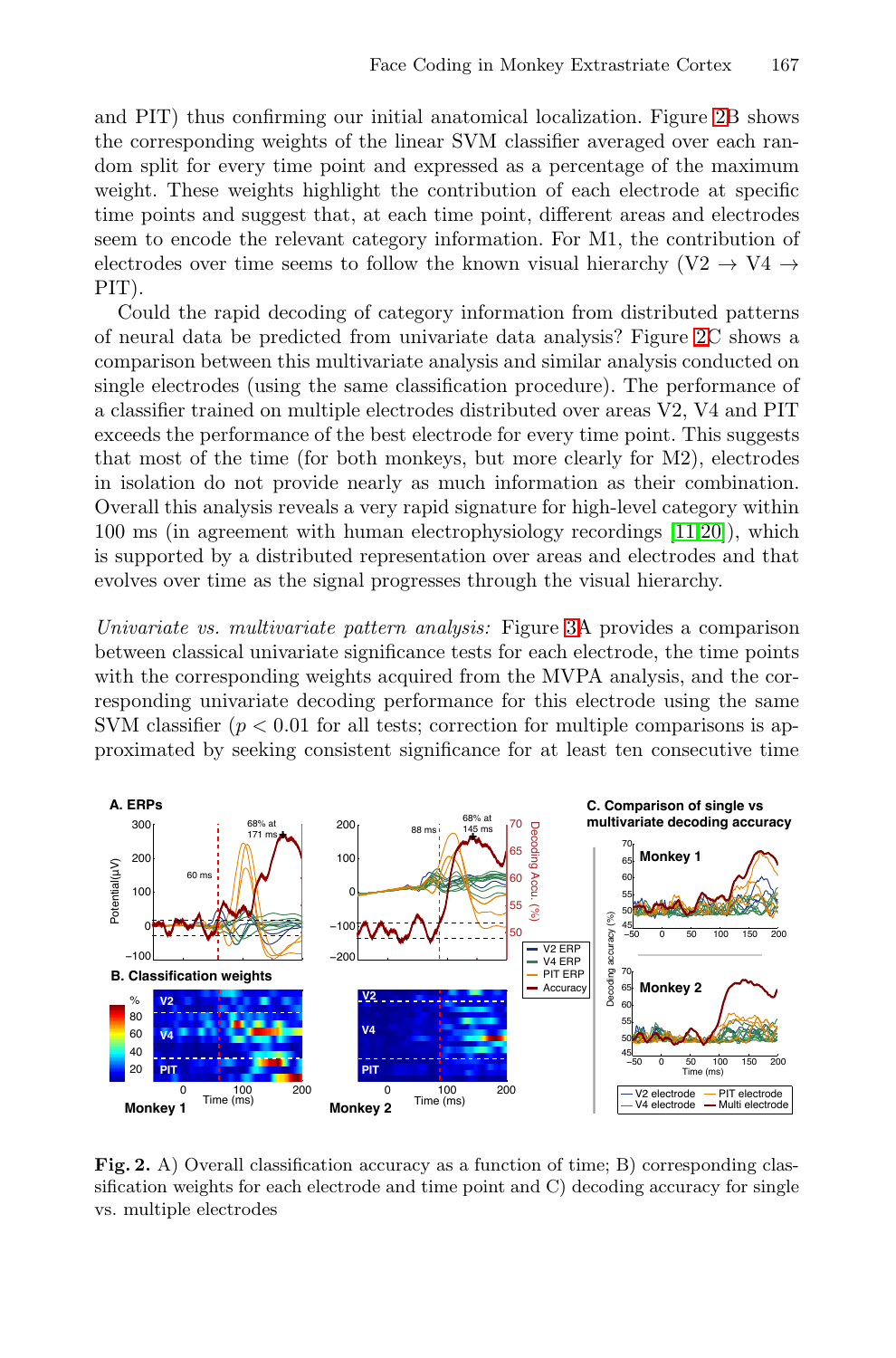#### 168 M. Cauchoix et al.

<span id="page-4-0"></span>

Fig. 3. Single versus multiple electrode analysis of informativeness measures for M2. A) ERP comparison between targets (cyan) and distractors (yellow) with decoding performance for the corresponding electrode (red) and weights resulting from MVPA (black). T-tests for targets vs. distractors are shown with bars. B) MVPA decoding performance using all vs. subsets of electrodes with significant (yellow lines)  $\&$  nonsignificant differential activity.

points. This is a common practice employed by other researchers [19] and it also seems to be compatible with Bonferroni and FDR corrections. We chose this method for a more intuitive explanation). Interestingly, both t-test and univariate decoding exhibit a very similar trend. However, the electrode contributions assessed via MVPA seems to indicate qualitative diffxerences. For instance, for both monkeys, some electrodes (mainly in V4) seem to be associated with high classification weights although these electrodes do not seem to exhibit any significant differential activity as measured with classical univariate analysis. Overall this suggests that classical univariate analyses may underestimate the contributions of single electrodes. Last, Figure 3B shows that removing electrodes that exhibit significant differential activity tend to slow down the decoding of category information.

Characterizing the nature of the neural code. We also conducted a discriminant  $cross\text{-}training$  (DCT) analysis [1]: A classifier is trained using patterns of neural activity at one time point  $t_o$  and tested on all time points in the epoch, producing a matrix of decoding accuracy for each combination of training/testing time points (figure 4A). Note that the diagonals of these two matrices correspond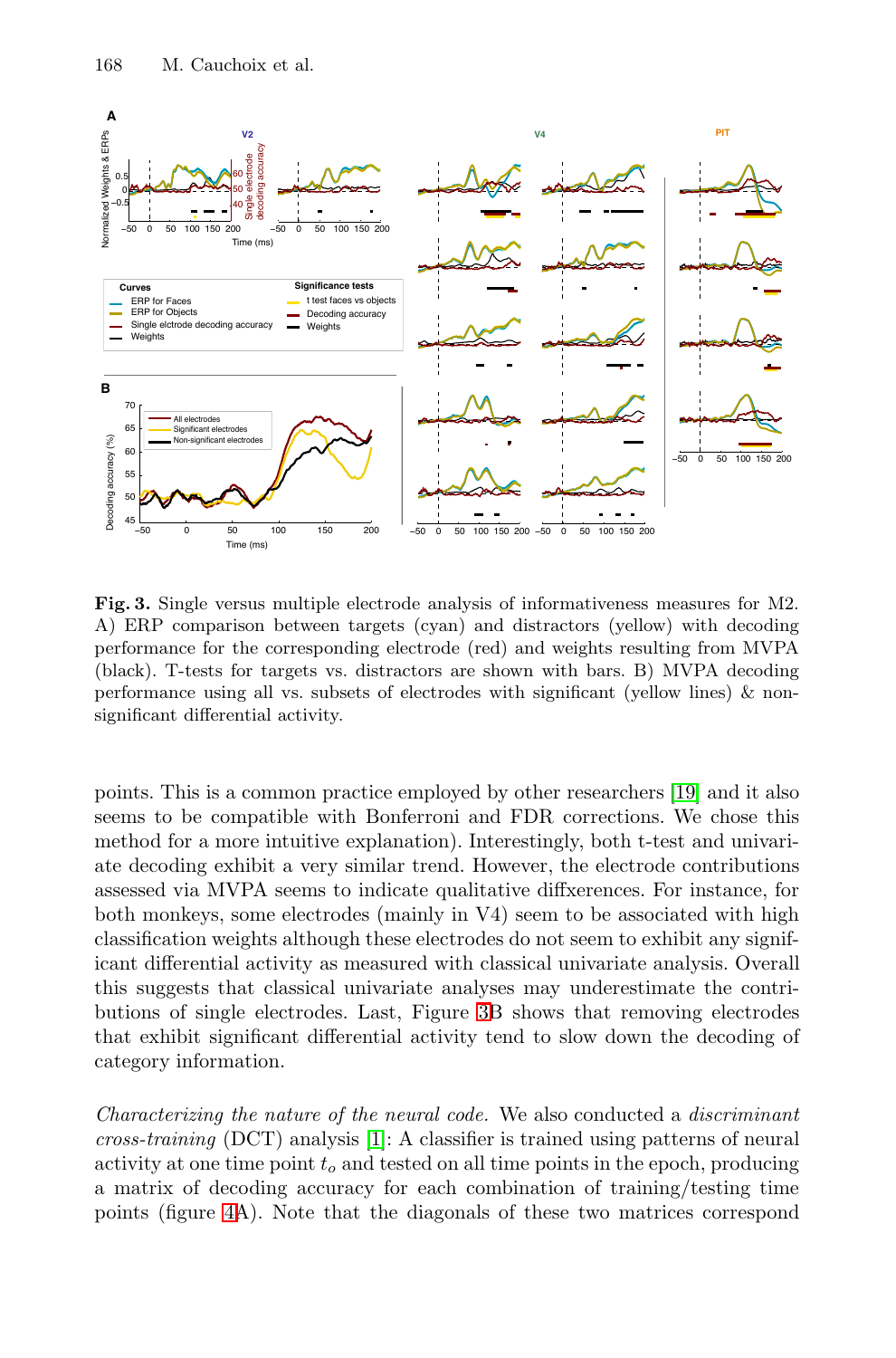<span id="page-5-0"></span>

### **A. Discriminant cross-training**

Fig. 4. A) Discriminant cross-training (DCT) analysis: Color indicates decoding accuracy for each combination of training and test times (vertical and horizontal axes respectively). B) Decoding accuracy for a classifier trained on the time point where the overall decoding was maximal (dashed line, see figure 2), and tested on the remaining time points.

to the decoding accuracy curves shown in figure 2C. This analysis allows us to assess how suitable is the neural template picked up by the classifier over time. As seen on figure 4A, the neural template that emerges around 100 ms poststimulus (X axis), and remains stable for about 100 ms, suggesting a sustained coding of facial information in this set of areas possibly supported by feedback. Figure 4B provides a cross-section taken from the upper graphs (on dashed white lines). The rationale behind taking these poi[nts](#page-7-4) in time to show the duration of the "neural template" was the assumption that category information would be maximal at these time points in the trial and therefore they would be the best approximations of temporally adjacent task relevant brain states.

## **4 Discussion**

Psychophysical studies using the rapid categorization paradigm [19], have demonstrated the remarkable speed at which the visual system can operate (with reac-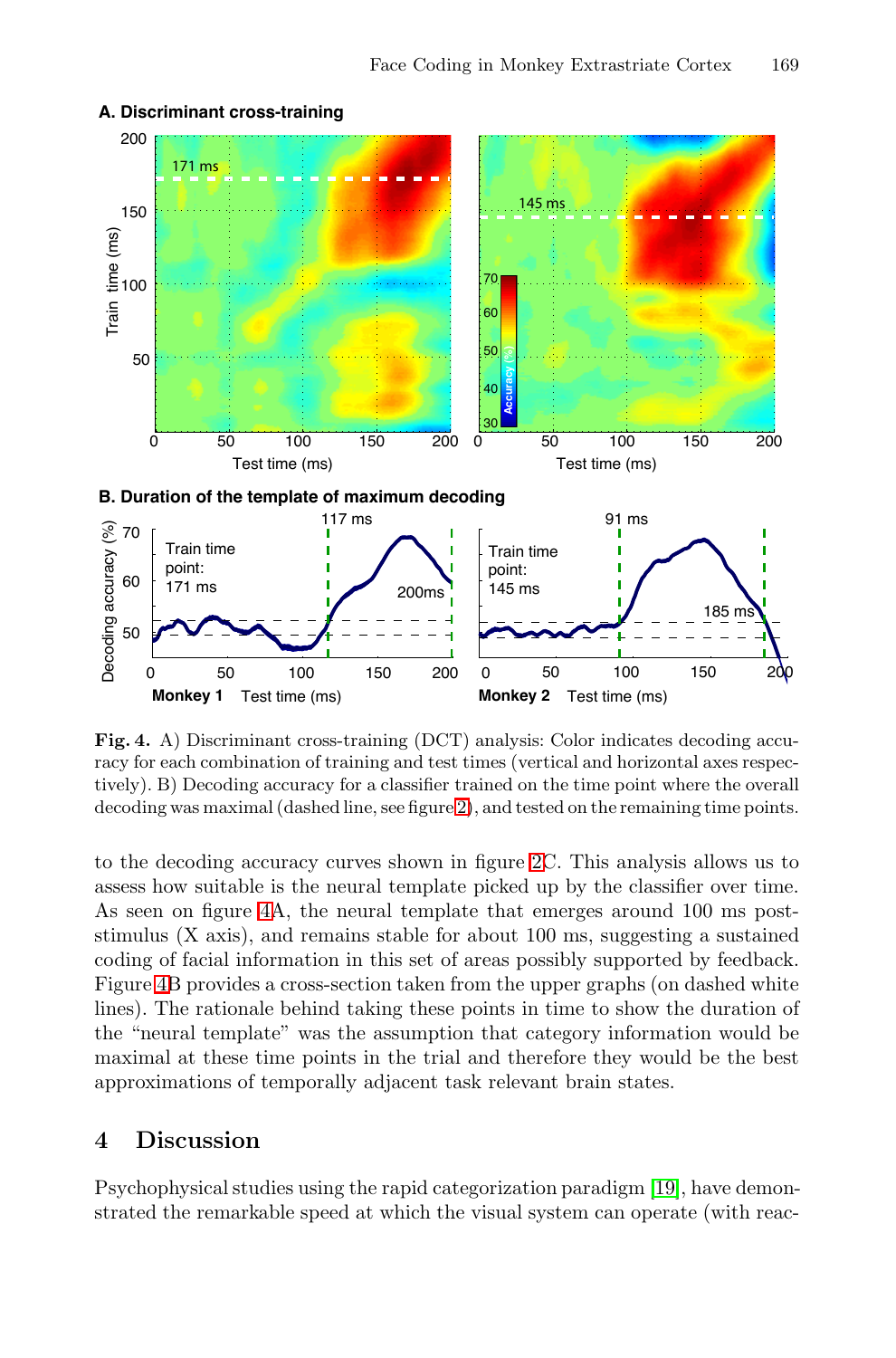### 170 M. Cauchoix et [al.](#page-7-5)

tion times as fast as 200 ms for monkeys and 250 ms for human participants [3]). The present study provides a quantitative description of the signal propagated through the ventral stream of the visual cortex during the task. The present analysis suggests latencies for the coding of face category that are shorter than previously estimated from single electrode IT recordings [9]. The very short latencies reported in the present study are, however, compatible with those estimated from human electrophysiology [11,20] and psychophysics experiments [2,7]. These results may help shed some light on a long-standing debate on the role played by various EEG/MEG components in face perception. However it is important to emphasize that care should be taken in interpreting these latencies as some of these differences may be influenced by the task difficulty and the stimulus set used. The present decoding analysis may highlight a monkey homologue of the P100 assumed to rev[eal](#page-7-7) one of the first stages of face processing [6,15] starting in the Occipital Face Area (OFA).

The present study also demonstrates the stability of the neural signal over days of recording and the ability of a linear classifier to genralize over recording session. Furthermore our analysis highlights some of the key benefits of MVPA as compared to a classical ERP/univariate analysis by suggesting that intermediate visual areas may contribute relatively early coding signals for the processing of faces. This idea seems compatible with the high level of performance obtained with low-level visual features for the processing of faces [14]. Overall this suggests that intermediate visual areas such as V4 may already play a key role in visual recognition and that the coding of category information may be implemented via a distributed process in both space and time.

<span id="page-6-0"></span>**Acknowledgements.** The data collection part of this work was supported by the Centre National de la Recherche Scientifique, Université de Toulouse, Université Paul Sabatier and the Fondation pour la Recherche Médicale. The Délegation Générale pour l'Armement provided financial support to MC. The data analysis part of this work was supported by DARPA grant to TS. Additional support was provided by Brown University, Center for Computation and Visualization, and the Robert J. and Nancy D. Carney Fund for Scientific Innovation.

### **References**

- 1. Carlson, T.A., Hogendoorn, H., Kanai, R., Mesik, J., Turret, J.: High temporal resolution decoding of object position and category. Journal of Vision 11(10), 9, 1–17 (2011)
- 2. Crouzet, S.M., Kircher, H., Thorpe, S.J.: Fast saccades toward faces: Face detection in just 100 ms. Journal of Vision  $10(4)$ ,  $1-17(2010)$
- 3. Fize, D., Cauchoix, M., Fabre-Thorpe, M.: Humans and monkeys share visual representations. Proceedings of the National Academy of Sciences of the United States of America 108(18), 7635–7640 (2011)
- 4. Freedman, D.J., Riesenhuber, M., Poggio, T., Miller, E.K.: Categorical representation of visual stimuli in the primate prefrontal cortex. Science 291(5502), 312–316 (2001)